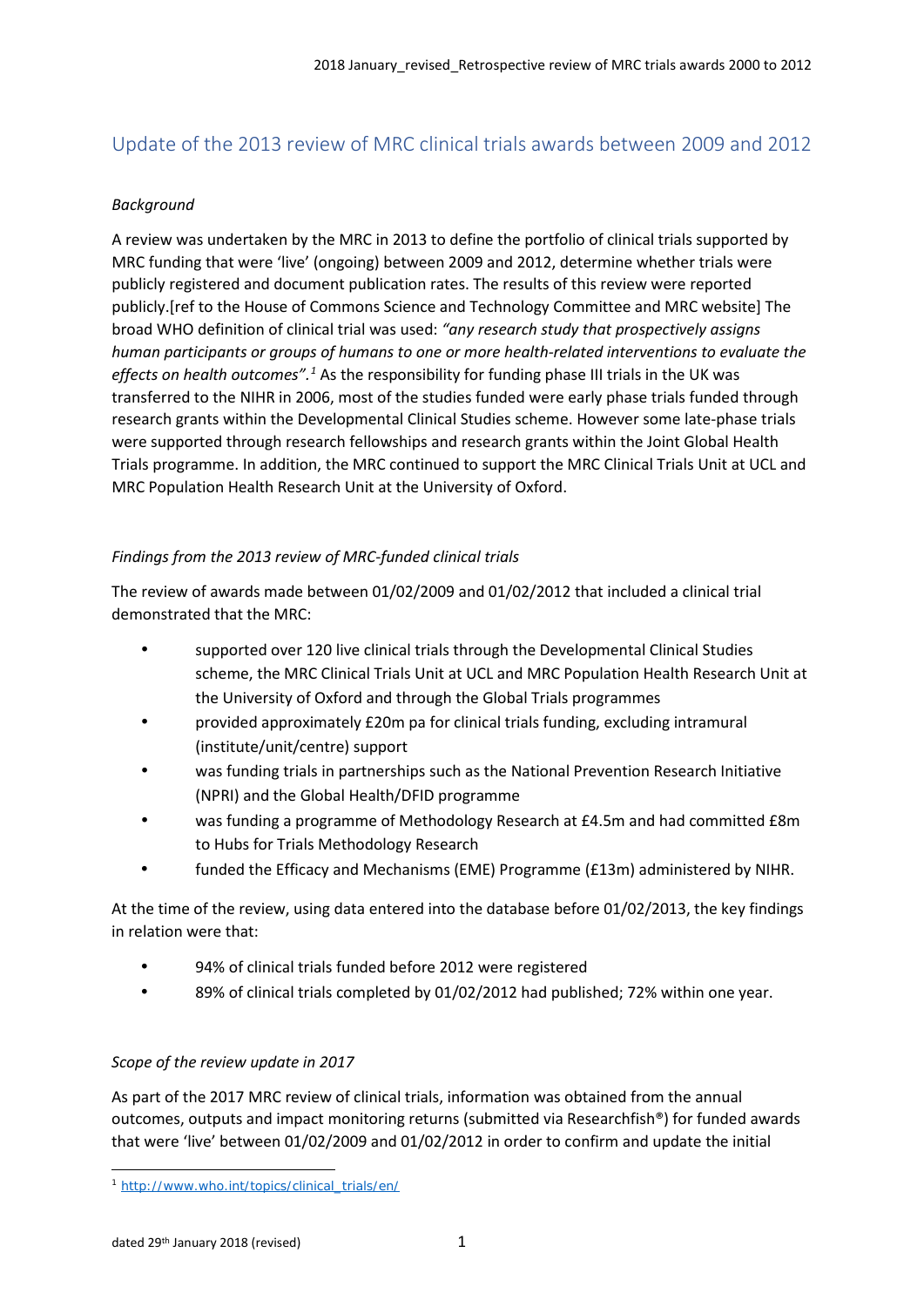findings from the 2013 review. Data entered into the database up to 01/02/2016 were available for review.

The aims of the update were to determine whether:

- the proportion of studies registered in a publicly registry (including retrospective registration) had increased, and
- the proportion of studies that had published findings had continued to rise since 2013 as late-reporting studies published their results.

Awards made prior to 01/01/2007 were excluded from the update as these included late-phase trials that had subsequently transferred to the NIHR in 2007. Trials supported by MRC between 2000 and 2006 are reviewed elsewhere.

Clinical trials were not identified consistently by a 'flag' in MRC systems, therefore keyword searches were used to identify clinical trials and a manual review undertaken to confirm the selection. Clinical trials directories were not maintained after the electronic research database was established in 2006, therefore these were not searched. Studies included in the review were clinical trials of investigational medicinal products (IMPs), licensed medications, devices and behavioural interventions.

Although the review update was designed to be as close as possible to the original review in 2013, the original dataset was not available to us as the relevant systems had been revised and improved since this time. It was not possible to replicate the earlier review exactly nor to determine whether the same studies had been included or excluded and this has led to some discrepancy in findings.

The review update included:

- existing awards that commenced on or after 01/01/2007 and were continuing after 01/01/2009
- new awards commencing between 01/01/2009 and 31/12/2012.

Joint global health trials were included in the review, as were trials that were funded by research grants or fellowships to applicants based within MRC Centres and Units, such as the Clinical Trials Unit. However, trials funded by intramural funding or NIHR EME Programme funding were not included. All phases of clinical trial were included.

#### *Findings from the 2017 review update of 'live' trials awards between 2009 and 2012*

There were 95 clinical trials identified as 'live' during the review period, of which 93 (98%) were registered, either prospectively or retrospectively, in a public registry and 59 (71% of 93) were registered in the ISRCTN registry. There were two trials that were never registered; neither of these involved an IMP.

Of the 95 trials identified,

- 9 awards had not ended by 01/02/2016, however 7 of these had already published interim findings or protocols.
- 86 funding awards had ended by 01/02/2016.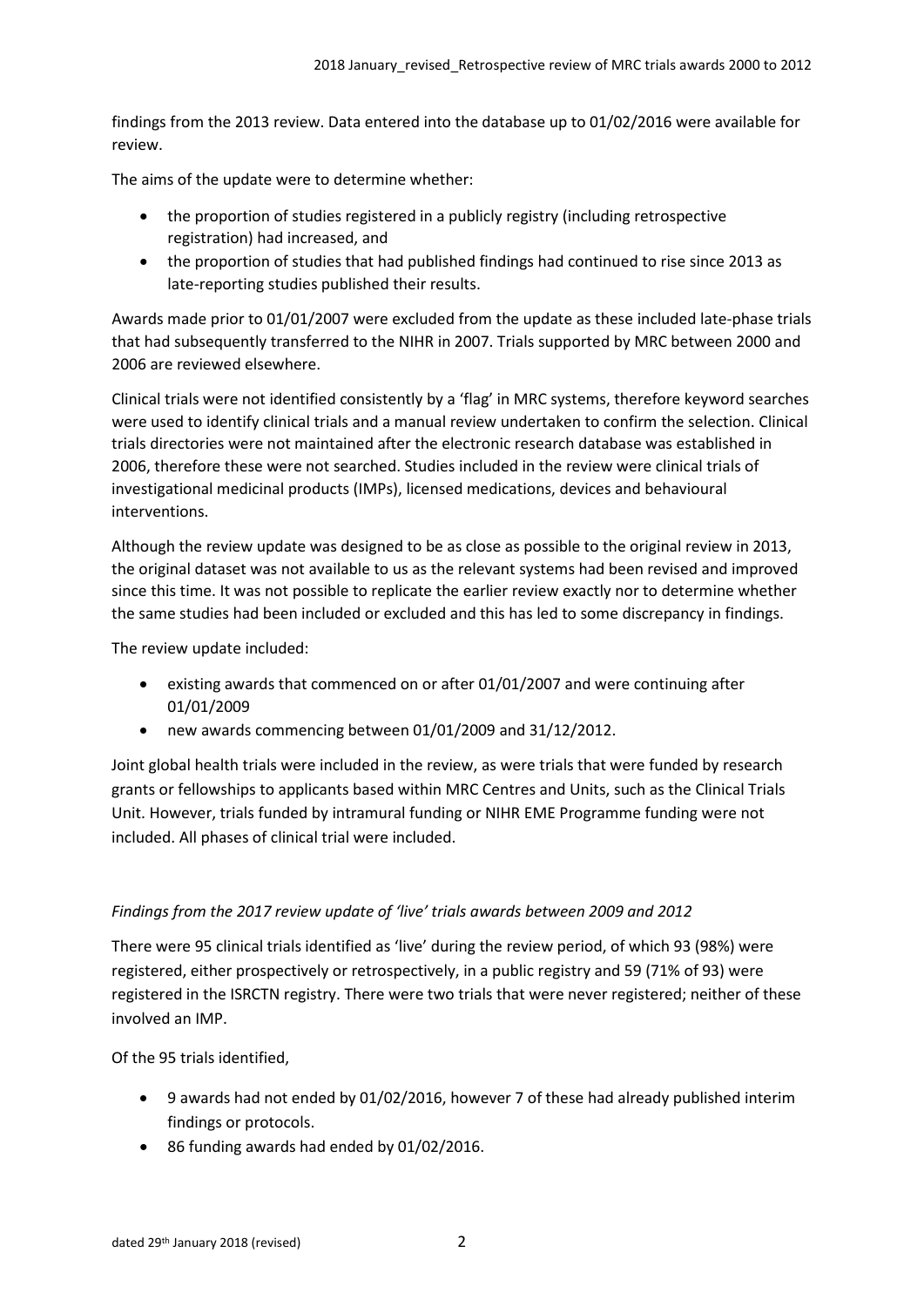Of the 86 completed awards<sup>[2](#page-2-0)</sup>,

- 84 (98%) were associated with at least one publication:
	- o 61 (71% of 86) had published by one year of the award end-date;
	- o 15 (17% of 86) had published between 12 and 24 months after the award end-date;
	- o Eight (9% of 86) had published findings more than 24 months after the award enddate; the median time to publication after award end was 33 months (interquartile range 28, 35 months) and all had published by 48 months;
	- o Tow (2% of 86) studies had published no findings (awards had ended 16 and 75 months prior to 01/02/2016).

Principal investigators for the two unpublished studies were contacted. Findings from the older trial (completed for 75 months) had been recently submitted for publication.

## *Summary*

For 'live' clinical trials funded by MRC between 2009 and 2012:

- the proportion registered in a public trials registry increased from 94% (in 2013) to 98% (in 2017);
- 98% of clinical trials had published results; 88% published within two years and 71% published within one year;
- Of the two unpublished trials, one had been recently submitted for publication.

• 1 (1% of 36) study had published no findings.

<span id="page-2-0"></span> $\overline{a}$  $2$  Only 36 of the 86 awards had been completed by 01/02/2012, and were likely to have been included in the original dataset reviewed in 2013. Of these, 35 were associated with at least one publication:

<sup>•</sup> 30 (84% of 36) had published within two years; 24 (67%) within one year;

<sup>•</sup> 5 (14% of 36) had published more than two years after the award end-date (median time to publication 32 months; interquartile range 28, 35 months);

Although as far as possible the same parameters were used to define this dataset as for the 2013 review, we did not have access to the original dataset hence the findings on publication are slightly discrepant.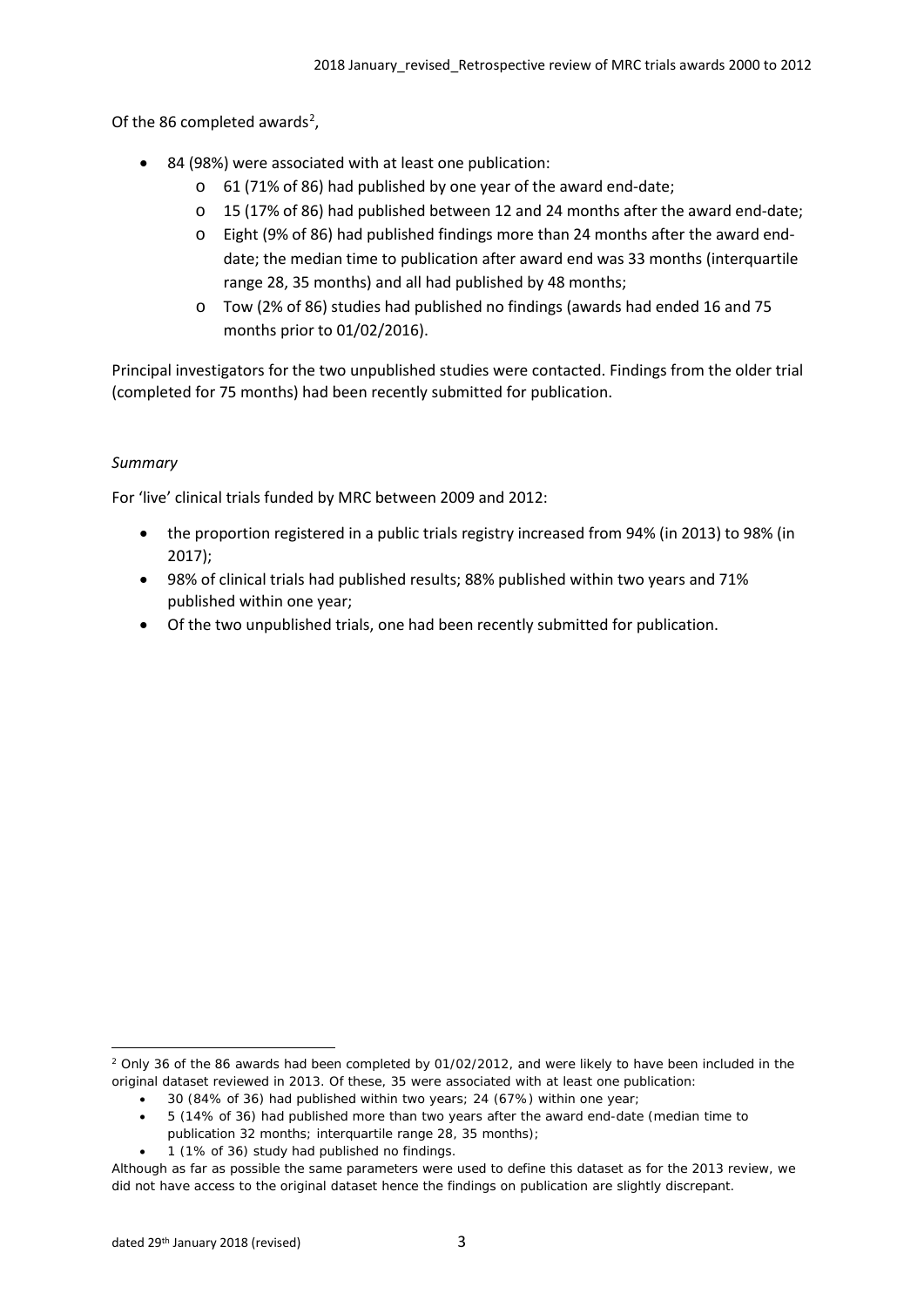# Review of MRC Phase III clinical trials awards between 2000 and 2006

### *Summary*

There were 124 awards for Phase III clinical trials made by the MRC between 2000 and 2006 but two of these trials were discontinued.

Of 122 trials $3$  completed,

- 97% were publicly registered in a trials registry;
- 81% of trials published within two years of the award end-date (63% published within 1 year);
- 19% of trials published more than two years (median 35 months) after the award end-date, however one-third of these trials had published interim results or a protocol before award end.

### *Background*

Awards made by the MRC within the period 2000 to 2006 included all phases of clinical trials, including Phase III trials. After 2007, responsibility for funding Phase III clinical trials in the UK was transferred to the NIHR Efficacy and Mechanism Evaluation (EME) Programme, which is co-funded by the MRC. Since the portfolio transfer, the MRC has predominantly funded early phase (Phase I and Phase II) trials in the UK, and funding for Phase III trials has been limited to global health (non-UK and non-EU) trials, or public health and behavioural interventions.

The MRC requires researchers to publish the main findings from a clinical trial within 24 months of the award end date, however researchers are strongly encouraged to submit main trial findings for publication within 12 months of the end-date.

#### *Review of clinical trials funded by the MRC between 2000 and 2006*

In 2017 review of clinical trials, we identified all 94 awards for Phase III clinical trials funding between 01/01/2000 and 31/12/2006 using keyword searches and a manual review to confirm the selection. We also searched the archived clinical trials directory and identified 30 additional trials commencing before 2006. The phase of each trial was determined by manual check of the award summary, trial registry entry and/or publications.

Although researchers entered publications into the registry , these were incomplete and did not identify publication of the main findings. Additional publications were identified by automated searches of EuropePMC, manual searches of registry entries and the PubMed database. A manual check was undertaken to identify the date of the publication that included the main trial findings and publications within 12 months of the award end-date.

Two of the 12[4](#page-3-1) awards for Phase III trials were excluded from the review as they did not progress<sup>4</sup>. Nine global health trials were included<sup>[5](#page-3-2)</sup>, as were seven trials taking place within the MRC Clinical Trials Unit at UCL.

<span id="page-3-0"></span> $\overline{a}$ <sup>3</sup> Figures updated (on 29 January 2018) from 77 to 78 trials published within 12 months of completion due following information received from the researcher about publications not reported through Researchfish®. <sup>4</sup> One trial was stopped when it failed early feasibility testing, while a second trial with negative interim results was stopped after a similar US trial also reported negative findings.

<span id="page-3-2"></span><span id="page-3-1"></span><sup>5</sup> These were manually cross-checked with the global health trials portfolio list in 2013 which included all Phase III global trials managed and funded by the MRC at the time of the transfer of the main trials portfolio to NIHR